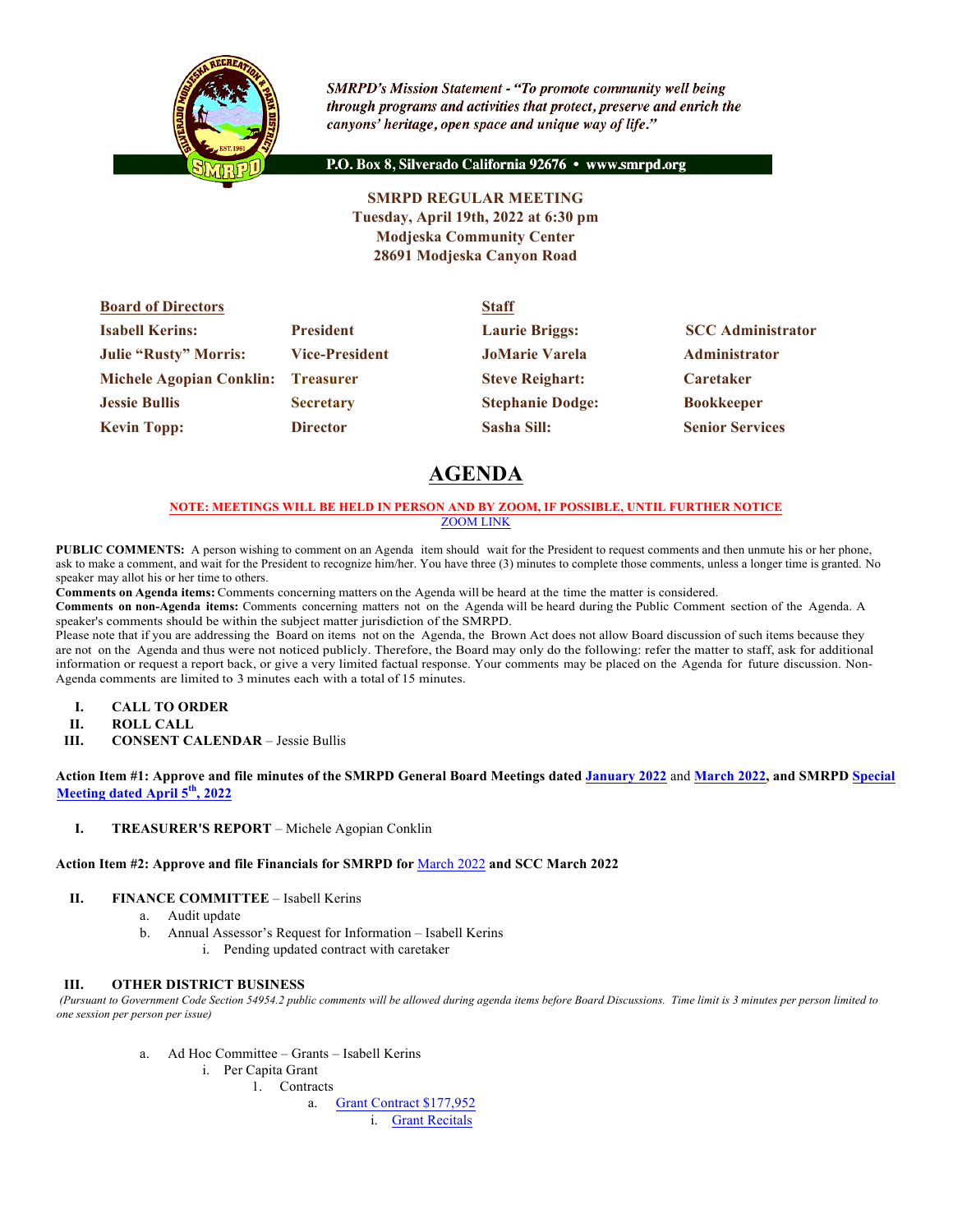#### b. Grant Contract \$724 i. Grant Recitals

## **Action Item #3: Approve Execution of Grant Contracts.**

**ii.** COVID Grant

**Action Item: #4 Resolution #04192022-2 – Approve Return of Covid Grant Monies to State Controller's Office for overpayment of \$57,336 of Covid Relief Funds**

- b. Ad Hoc Committee Silverado Community Center and Silverado Children's Center Paving Invitation for Bids Isabell Kerins i. Bid Invitations
	- 1. Silverado Children's Center
	- 2. Silverado Community Center
	- ii. Prevailing Wage Presentation

**Action Item #5: Resolution #04192022-3 – Approval of Invitation to Bid for Silverado Community Center and Silverado Children's Center Paving**

- c. Committees Isabell Kerins
	- i. Committees Update
	- ii. Request for calendar updates by committee chairs for SMRPD Calendar update requested by next meeting
- d. St. Michael's Abbey Lease Isabell Kerins
	- i. Amendment to Agreement
		- ii. Lease requirements

## **Action Item #6: Approve Addendum #5 to St. Michael's Abbey Agreement and pay outstanding lease amount**

- e. CARPD Isabell Kerins
	- i. Signature for Opposition to Initiative to Limit Ability of Voters
		- 1. Summary of Bill

## **Action Item #7: Resolution #04192022-5 – Agreement to Oppose Initiative 21-0042A1**

- ii. Board of Directors Elections 2022
- f. Capri Isabell Kerins
	- i. Required reports
		- 1. Ratings Questionnaire Completed
		- 2. Property Schedule Pending
		- 3. Vehicle Schedule Pending
	- ii. Silverado Children's Center
		- 1. Perimeter fencing claim
- g. Team Rubicon Award Nomination Isabell Kerins

**Action Item #8: Resolution #04192022-6 – Nomination of Team Rubicon for Outstanding Community Organization/Partner for 2022 CRPD Award**

- h. Verizon Contract Kevin Topp
	- i. Fully executed contract received

## **IV. SILVERADO CHILDREN'S CENTER (SCC) OVERSIGHT COMMITTEE –** Isabell Kerins

- a. Committee Meeting 4/1/2022 Minutes
- b. Program Report with updates on facilities and enrollments
- c. Faux grass installation request

## **Action Item #9: Approve SCC Purchase Approval request for \$1,847.50 for installation of faux grass in Pinecone yard**

- d. OC Park Inspection
	- i. Update
- e. Facility Enhancement Policy